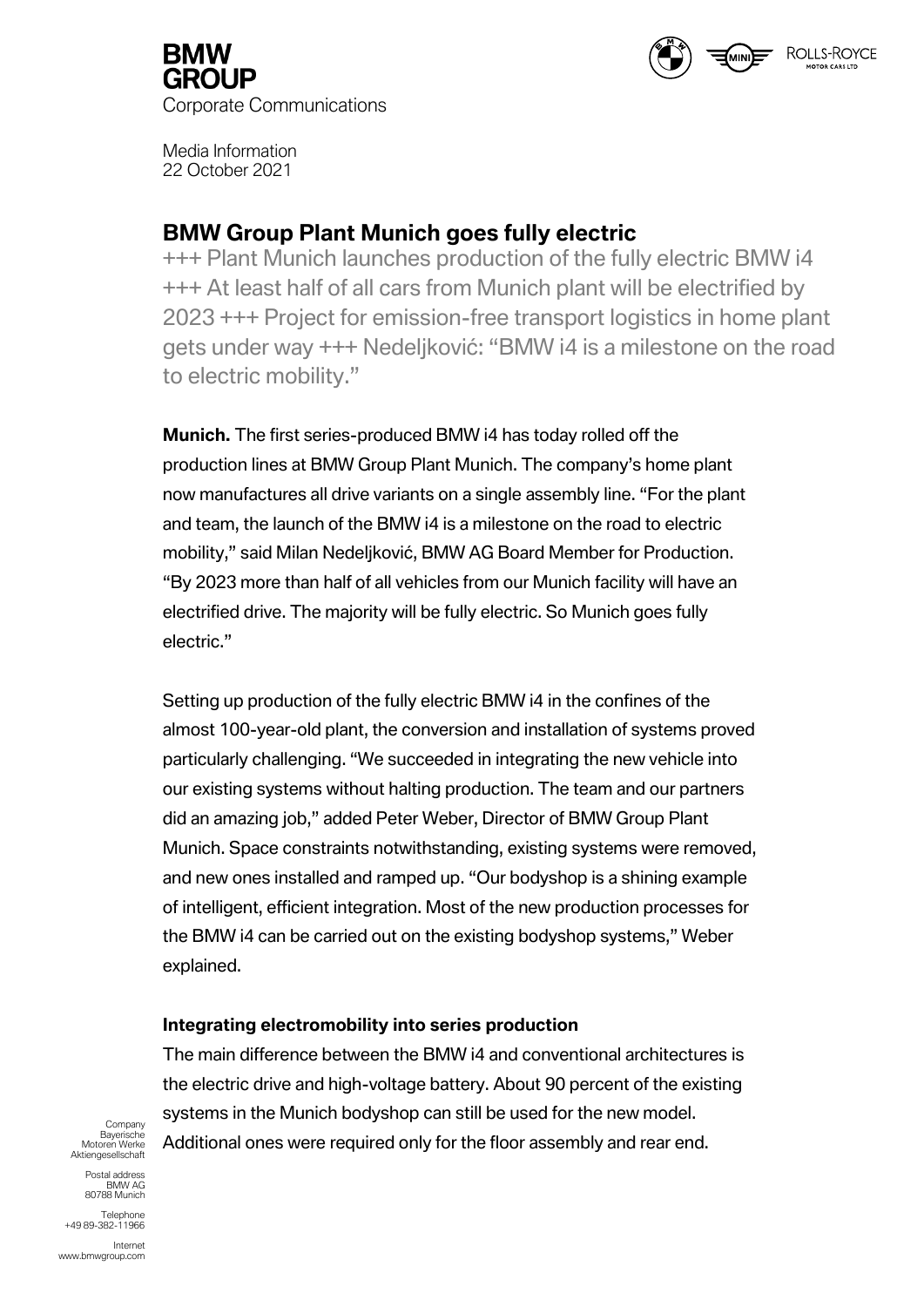Media Information  $D<sub>Date</sub>$  22 October 2021

Subject BMW Group Plant Munich goes fully electric

Page 2

Another highly complex topic was the integration into assembly of the highvoltage battery. The battery pack is now bolted onto the body by a new, fully automated battery assembly system that works from below. Fully automated, high-resolution camera systems scan it thoroughly beforehand to ensure the surface is absolutely clean and there are no impurities that could cause damage.

ROLLS-ROVCE

The BMW Group's home plant now manufactures an extensive portfolio of products, comprising not only the BMW i4 but also the combustion-powered and hybrid BMW 3 Series Sedan and Touring, the BMW M3 and the BMW 4 Series Gran Coupe. The scope of production is a testament not only to the plant's flexibility but also to the outstanding skills of its associates.

## **Digitalisation is progressing**

Increasing digitalisation plays an important part in BMW Group production. The whole of Plant Munich is currently being 3D-scanned in minute detail to obtain a full set of basic digital data of both the building and its systems. The scans are then processed and saved on the cloud so the data can be accessed from anywhere using an intuitive, browser-based tool. Several plants have already been fully 3D-scanned – Spartanburg and Regensburg among them – and Plant Dingolfing is undergoing the process at the moment. By the end of 2022, the structure of all the major car plants in the BMW Group production network will have been scanned, and digital data will be available for everyone.

The BMW Group already utilises virtual planning tools to plan buildings and systems today. Axle pre-assembly for the BMW i4, for example, was planned with the Omniverse Nucleus platform, by NVIDIA. This converges data from the design and planning tools of various producers to create photorealistic real-time simulations in a single collaborative environment. The data from the 3D scans is also fed into the Omniverse platform.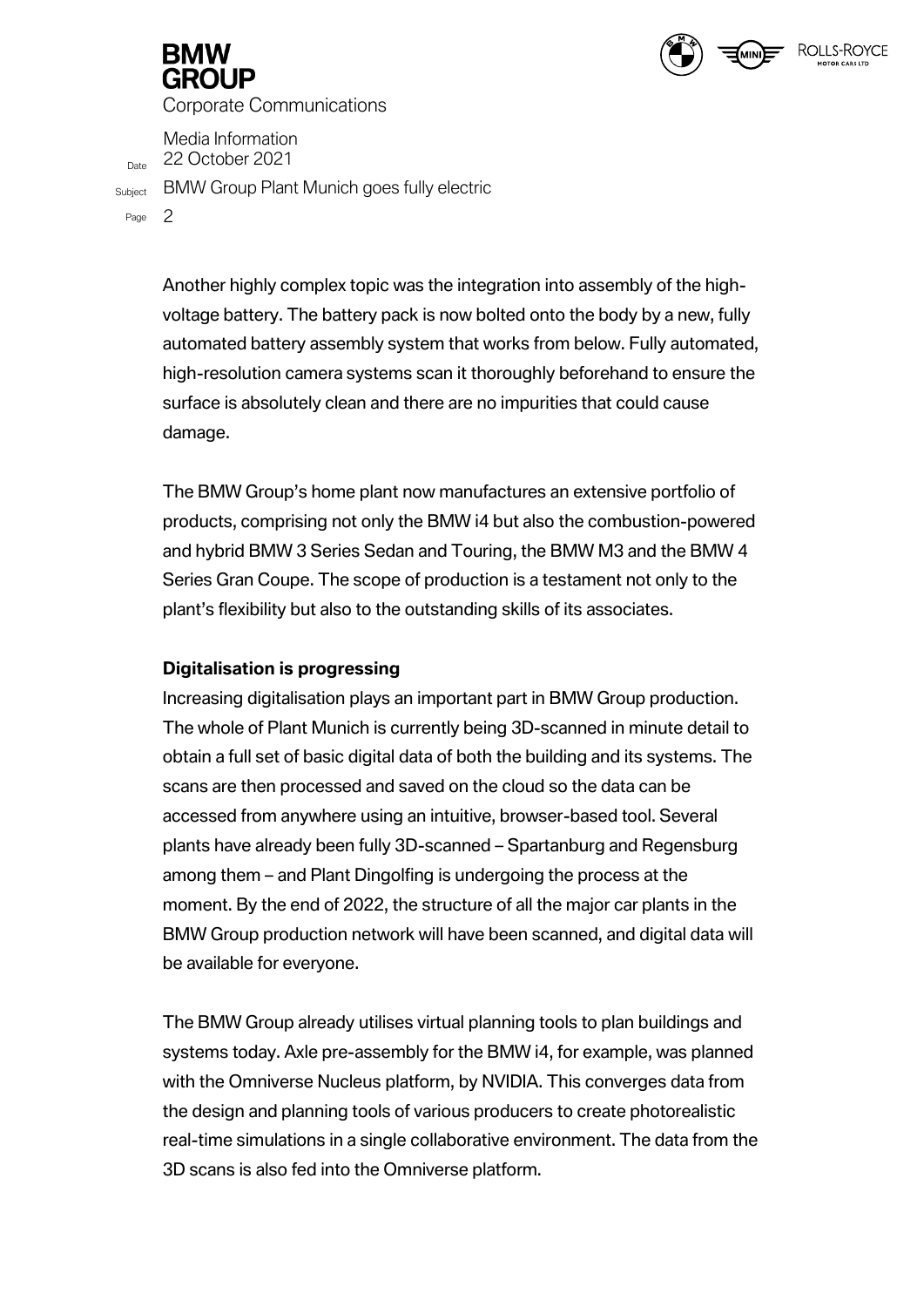Media Information  $D<sub>Date</sub>$  22 October 2021

Subject BMW Group Plant Munich goes fully electric

Page 3

Other digital applications are used directly in production. Radio frequency identification (RFID), for example, allows parts to be identified and assigned contactlessly and automatically along the value chain, eliminating the need for manual scanning and ensuring the right one is fitted to the right car. RFID technology is already in use in seat production but has also made its way into various areas of vehicle assembly at Plant Munich. The smart labels required for it are attached to parts while they are still with suppliers or in BMW Group component production, ready for use in assembly. They are then picked up by line-side antennae that track every labelled component in every car. Digitalisation of this kind makes processes faster and more secure, and enhances efficiency and quality as a result.

ROLLS-ROYCE

### **Reverse osmosis system cuts water consumption by six million litres**

Within the production system, the issue of sustainability is of fundamental importance, and the BMW Group has adopted a holistic approach to reducing CO<sub>2</sub> emissions and minimising the use of resources. Between 2006 and 2020, resource consumption per car produced fell more than half, and  $CO<sub>2</sub>$ emissions have dropped even further, by 78 percent. The aim is to reduce CO<sup>2</sup> emissions per vehicle produced by another 80 percent by 2030. At Plant Munich some changes have been made and a series of new measures implemented. That's why the plant now uses reverse osmosis to cut freshwater consumption. The system was integrated into production in the spring of this year and now treats water from the cathodic dip – where the base coat is applied to vehicles – so it can be re-used for the same stage of the process. The new system is expected to reduce total annual freshwater consumption by more than six million litres. Since 1997, BMW Group Plant Munich has been using groundwater from its own source on the plant campus. This provides enough to cover about half of the plant's annual needs and makes a significant contribution towards saving valuable drinking water.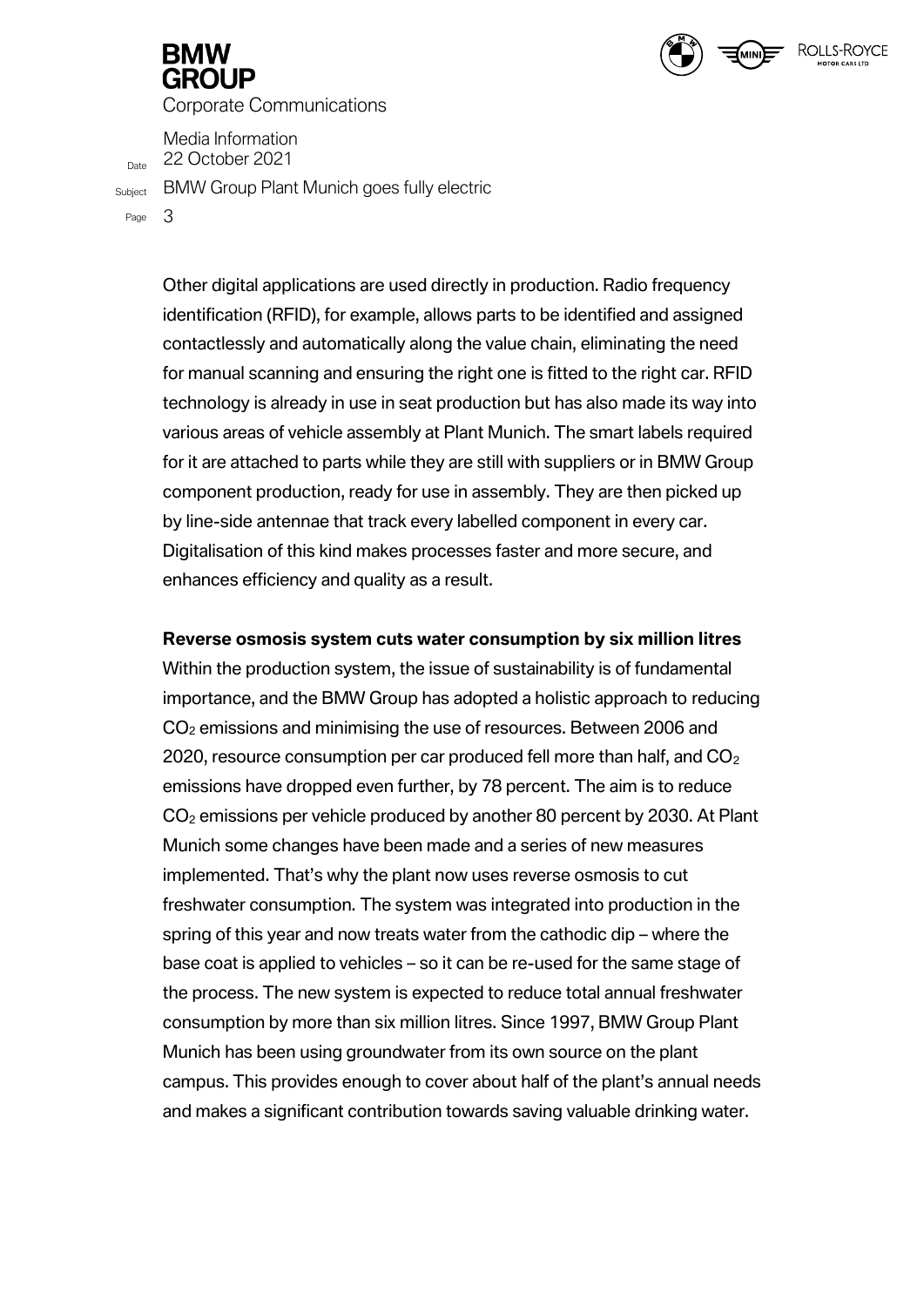

Media Information  $D_{\text{Date}}$  22 October 2021

Subject BMW Group Plant Munich goes fully electric

Page 4

### **New sustainability target: zero local emissions from transport logistics**

ROLLS-ROYCE

With a particular focus on reducing  $CO<sub>2</sub>$  emissions, the BMW Group has also announced another goal to coincide with the production launch of the BMW i4: over the next few years, local emissions from transport logistics at Plant Munich will gradually fall to zero. This will be achieved mainly by making greater use of rail transport and battery-electric trucks. At the moment more than 750 truck deliveries are required daily for the delivery of parts. In the future the inner-city stretches of these journeys will be made by electric trucks. In addition, the share of vehicles leaving plant Munich by train will gradually increase from the current 50 percent. The ultimate aim is to eliminate emissions completely from transport logistics in the Munich area, but also to bring about significant cuts within a broader radius and from intercontinental transportation.

Peter Weber, Director of BMW Group Plant Munich: "We are well aware that, owing to the city location of our production facility, we have a special responsibility. Our project to reduce  $CO<sub>2</sub>$  emissions at our home plant will have a major impact that's positive both for the environment and for our immediate neighbourhood."

Since last year, all the energy sourced worldwide by the BMW Group has been green. For production of the BMW i4, for example, the environmental credentials of green energy were further enhanced by sourcing it directly from regional hydro-electric power stations. Furthermore, starting this year, the BMW Group is offsetting its remaining (Scope  $1 + 2$ ) CO<sub>2</sub> emissions from production. These are caused by combined heat and power generation and are fully offset worldwide with relevant carbon credits.

### **The transformation and future focus of the home plant continue**

The integration of the BMW i4 into existing production structures came at an investment of €200 million. The i4 is an important trailblazer for the Neue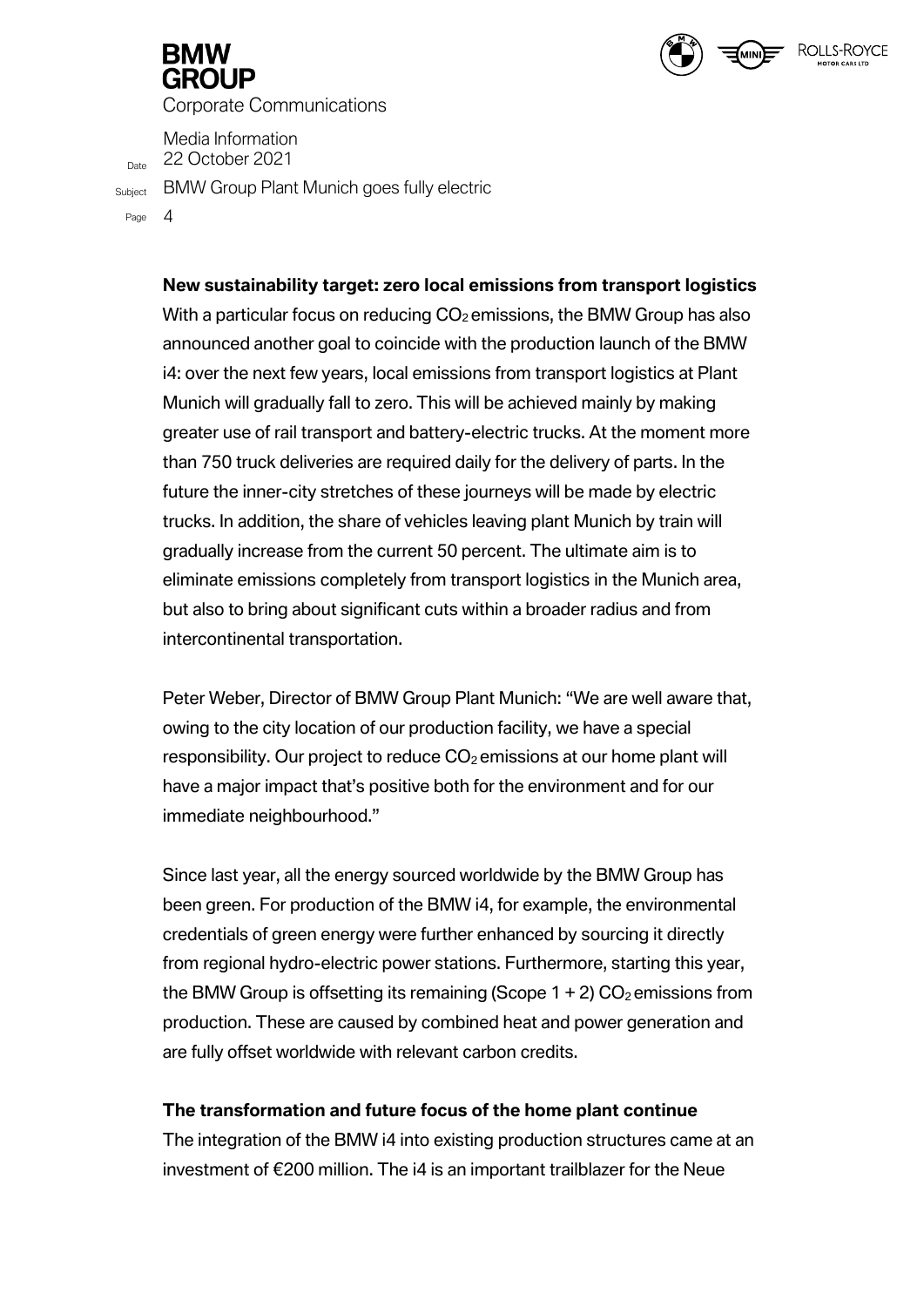

Media Information  $D<sub>Date</sub>$  22 October 2021

Subject BMW Group Plant Munich goes fully electric

Page 5

Klasse, due for rollout in Munich and other plants around the middle of this decade, and designed purely for electric powertrains.

The BMW Group first announced its plans to upgrade Plant Munich for electromobility less than a year ago: new vehicle assembly and bodyshop facilities were to be constructed, and engine production was to relocate to other parts of the production network. Since then, hundreds of associates have started working at other technologies or other facilities. By the end of this year, four-cylinder engine production will have relocated to Hams Hall, UK, and Steyr, Austria. The relocation of engine production as a whole from Munich will reach completion by 2024 at the latest.

If you have any questions, please contact:

#### **Corporate Communications**

Martina Hatzel, Communications Production Network BMW Group Telephone: +49-89-382-11966 Email: [Martina.Hatzel@bmwgroup.com](about:blank)

Jochen Diernberger, Kommunikation BMW Group Werk München Telefon: + 49-89-382-27935 E-Mail: [Jochen.Diernberger@bmw.de](mailto:Jochen.Diernberger@bmw.de)

Media website: www.press.bmwgroup.com/deutschland [presse@bmw.de](about:blank)

#### **The BMW Group production network**

Uniquely flexible and highly efficient, the BMW Group production network is able to respond quickly to changing markets and regional sales fluctuations. Expertise in manufacturing is a key contributor to the BMW Group's profitability.

The BMW Group production network uses a range of innovative digital and Industry 4.0 (IoT) technologies, including virtual reality, artificial intelligence and 3D printing applications. Standardised processes and structures across the production system ensure consistent premium quality and allow a high degree of customisation.

#### **The BMW Group**

With its four brands BMW, MINI, Rolls-Royce and BMW Motorrad, the BMW Group is the world's leading premium manufacturer of automobiles and motorcycles and also provides premium financial and mobility services. The BMW Group production network comprises 31 production and assembly facilities in 15 countries; the company has a global sales network in more than 140 countries.